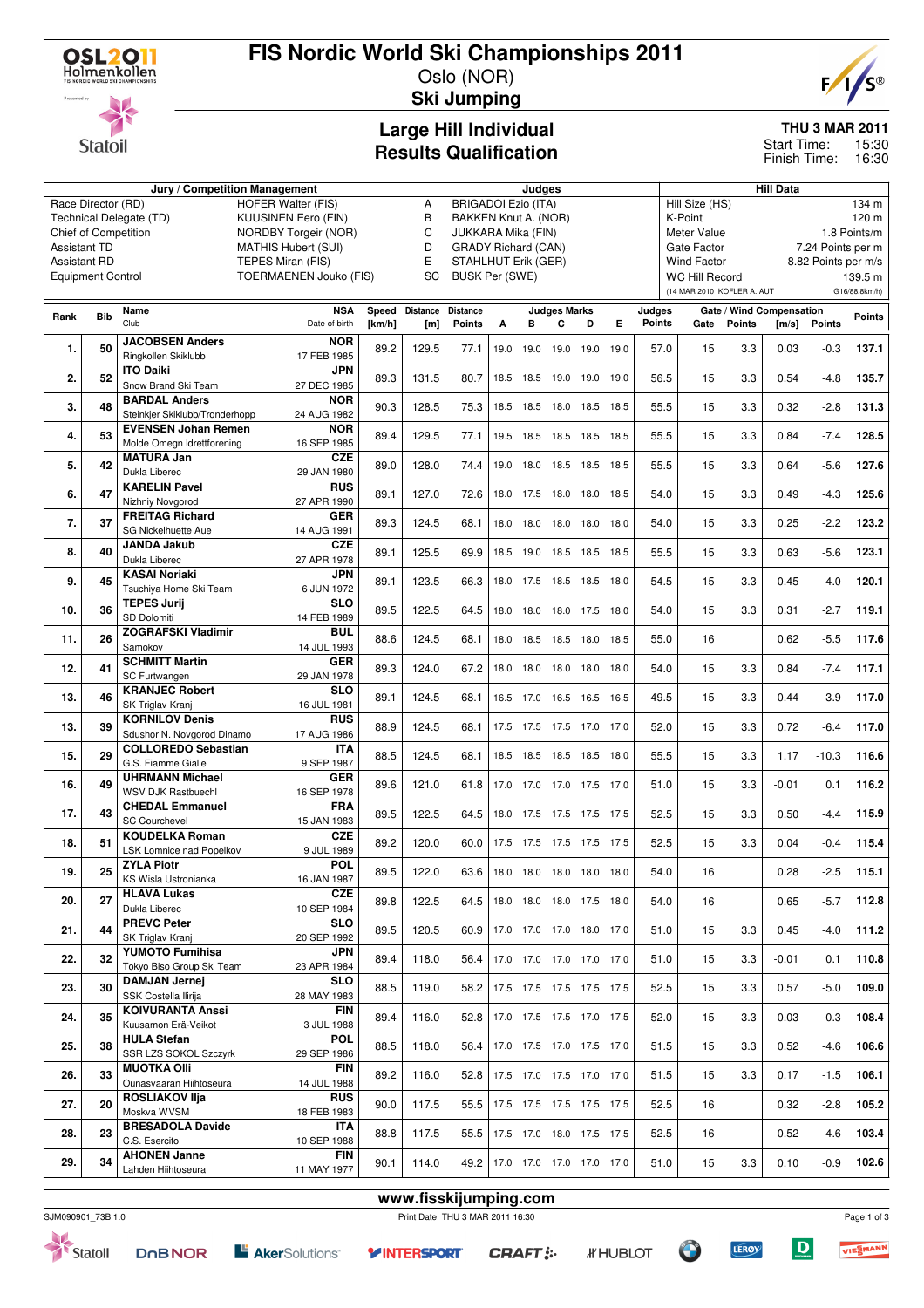**Statoil** 

## **FIS Nordic World Ski Championships 2011** Oslo (NOR)

**Ski Jumping**

### **Large Hill Individual Results Qualification**

#### **THU 3 MAR 2011** 15:30 Start Time:

 $F/$ 

16:30 Finish Time:

| Rank                 | <b>Bib</b> | Name                                                             | <b>NSA</b>                |        | Speed Distance Distance |                       |      |   | <b>Judges Marks</b> |                          |   | Judges        |      | Gate / Wind Compensation |         |               | <b>Points</b> |
|----------------------|------------|------------------------------------------------------------------|---------------------------|--------|-------------------------|-----------------------|------|---|---------------------|--------------------------|---|---------------|------|--------------------------|---------|---------------|---------------|
|                      |            | Club                                                             | Date of birth             | [km/h] | [ <sub>m</sub> ]        | Points                | A    | в | C                   | D                        | Е | <b>Points</b> | Gate | <b>Points</b>            | [m/s]   | <b>Points</b> |               |
| 30.                  | 28         | <b>MORASSI Andrea</b><br>C.S. Forestale                          | <b>ITA</b><br>30 AUG 1988 | 88.9   | 118.0                   | 56.4                  |      |   |                     | 17.5 17.5 17.5 17.5 17.5 |   | 52.5          | 16   |                          | 0.89    | $-7.8$        | 101.1         |
| 31.                  | 9          | <b>MAYER Nicolas</b><br>Courchevel                               | <b>FRA</b><br>6 OCT 1990  | 89.7   | 114.5                   | 50.1                  |      |   |                     | 17.5 17.5 17.5 17.0 17.0 |   | 52.0          | 16   |                          | 0.37    | $-3.3$        | 98.8          |
| 32.                  | 17         | <b>KUETTEL Andreas</b><br><b>SC Einsiedeln</b>                   | SUI<br>25 APR 1979        | 89.3   | 117.5                   | 55.5                  |      |   |                     | 17.5 18.0 18.0 17.5 17.5 |   | 53.0          | 16   |                          | 1.23    | $-10.8$       | 97.7          |
| 33.                  | 10         | <b>ZHAPAROV Radik</b><br>Shvsm Dinamo                            | <b>KAZ</b><br>29 FEB 1984 | 89.8   | 114.5                   | 50.1                  |      |   |                     | 17.0 17.5 17.5 17.0 17.0 |   | 51.5          | 16   |                          | 0.47    | $-4.1$        | 97.5          |
| 34.                  | 31         | <b>TAKEUCHI Taku</b><br>Kitano Construction Corp. Ski Club       | <b>JPN</b><br>20 MAY 1987 | 89.1   | 112.0                   | 45.6                  |      |   |                     | 17.0 17.0 17.0 17.0 16.5 |   | 51.0          | 15   | 3.3                      | 0.33    | $-2.9$        | 97.0          |
| 34.                  | 6          | <b>KARPENKO Nikolay</b><br>Zska-Almaty                           | <b>KAZ</b><br>10 AUG 1981 | 89.9   | 115.5                   | 51.9                  |      |   |                     | 17.5 17.5 17.5 17.0 17.5 |   | 52.5          | 16   |                          | 0.84    | $-7.4$        | 97.0          |
| 36.                  | 22         | <b>BOYD-CLOWES Mackenzie</b><br>Altius Nordic Ski Club           | CAN<br>13 JUL 1991        | 89.4   | 113.5                   | 48.3                  |      |   |                     | 17.0 17.0 17.0 16.5 16.5 |   | 50.5          | 16   |                          | 0.22    | $-1.9$        | 96.9          |
| 37.                  | 24         | <b>FRENETTE Peter</b>                                            | <b>USA</b>                | 89.3   | 114.0                   | 49.2                  |      |   |                     | 17.0 16.5 17.0 16.5 16.5 |   | 50.0          | 16   |                          | 0.34    | $-3.0$        | 96.2          |
| 38.                  | 12         | New York Ski Ed Foundation<br><b>GRIGOLI Marco</b>               | 24 FEB 1992<br>SUI        | 89.4   | 112.5                   | 46.5                  |      |   |                     | 17.0 17.0 17.0 16.5 17.0 |   | 51.0          | 16   |                          | 0.25    | $-2.2$        | 95.3          |
| 39.                  | Δ          | SC Alpina St. Moritz<br><b>DESCOMBES SEVOIE Vincent</b>          | 27 APR 1991<br><b>FRA</b> | 88.9   | 111.5                   | 44.7                  |      |   |                     | 17.0 16.5 16.5 17.0 17.0 |   | 50.5          | 16   |                          | 0.51    | $-4.5$        | 90.7          |
| 40.                  | 11         | Douanes les Houches<br>KIM Hyun-Ki                               | 9 JAN 1984<br><b>KOR</b>  | 89.2   | 109.0                   | 40.2                  |      |   |                     | 16.5 16.5 16.5 16.5 16.5 |   | 49.5          | 16   |                          | 0.46    | $-4.1$        | 85.6          |
|                      |            | High 1                                                           | 9 FEB 1983                |        |                         |                       |      |   |                     |                          |   |               |      |                          |         |               |               |
| <b>Not Qualified</b> |            |                                                                  |                           |        |                         |                       |      |   |                     |                          |   |               |      |                          |         |               |               |
| 41.                  |            | <b>NORDIN Carl</b><br>IF Friska Viljor                           | <b>SWE</b><br>23 DEC 1989 | 89.5   | 108.5                   | 39.3                  | 16.0 |   |                     | 16.0 15.5 15.5 15.5      |   | 47.0          | 16   |                          | 0.24    | $-2.1$        | 84.2          |
| 42.                  |            | <b>SAMMELSELG Siim-Tanel</b><br>Skiclub Nomme, Lahten Hiihoseura | <b>EST</b><br>18 MAY 1993 | 89.8   | 108.0                   | 38.4                  |      |   |                     | 16.0 16.5 16.5 16.5 16.0 |   | 49.0          | 16   |                          | 0.42    | $-3.7$        | 83.7          |
| 43.                  | 14         | <b>PAERN Illimar</b><br>Skiclub Elva                             | <b>EST</b><br>27 OCT 1988 | 89.6   | 110.0                   | 42.0                  |      |   |                     | 16.5 16.5 16.5 16.5 17.0 |   | 49.5          | 16   |                          | 0.91    | $-8.0$        | 83.5          |
| 44.                  | 8          | <b>BOSHCHUK Volodymyr</b><br>Verkhovina Ski School               | <b>UKR</b><br>3 AUG 1982  | 88.8   | 108.5                   | 39.3                  |      |   |                     | 16.0 16.5 16.0 16.0 16.0 |   | 48.0          | 16   |                          | 0.44    | $-3.9$        | 83.4          |
| 45.                  | 2          | <b>ZMORAY Tomas</b><br>VSC Dukla B.Bystrica                      | <b>SVK</b><br>26 JUL 1989 | 89.0   | 107.0                   | 36.6                  |      |   |                     | 16.5 16.0 16.0 16.0 16.0 |   | 48.0          | 16   |                          | 0.34    | $-3.0$        | 81.6          |
| 46.                  | 15         | <b>LEVKIN Evgeni</b><br><b>Almaty Skiclub</b>                    | <b>KAZ</b><br>14 OCT 1992 | 89.4   | 109.0                   | 40.2                  |      |   |                     | 16.5 16.5 17.0 16.0 16.0 |   | 49.0          | 16   |                          | 0.92    | $-8.1$        | 81.1          |
| 47.                  | 19         | <b>TROFIMOV Roman-Sergeevich</b><br>Moskva Shvsm                 | <b>RUS</b><br>19 NOV 1989 | 89.3   | 107.5                   | 37.5                  |      |   |                     | 16.0 16.0 16.0 16.5 16.0 |   | 48.0          | 16   |                          | 0.56    | $-4.9$        | 80.6          |
| 48.                  | 21         | <b>CHOI Heung-Chul</b><br>High 1                                 | <b>KOR</b><br>3 DEC 1981  | 88.9   | 105.0                   | 33.0                  |      |   |                     | 16.5 16.0 16.5 16.5 16.0 |   | 49.0          | 16   |                          | 0.22    | $-1.9$        | 80.1          |
| 49.                  | 16         | <b>SHUMBARETS Vitaliy</b><br><b>SKA Tysovets</b>                 | <b>UKR</b><br>14 JUL 1983 | 89.6   | 106.0                   | 34.8                  | 16.0 |   |                     | 16.5 16.5 16.5 16.5      |   | 49.5          | 16   |                          | 0.60    | $-5.3$        | 79.0          |
| 50.                  | 3          | <b>LAZAROVYCH Oleksandr</b><br>Vorokhta Ski School               | <b>UKR</b><br>30 AUG 1984 | 88.8   | 101.0                   | 25.8                  |      |   |                     | 16.0 15.5 16.0 16.5 15.5 |   | 47.5          | 16   |                          | 0.27    | $-2.4$        | 70.9          |
| 51.                  | 13         | <b>KOROLEV Alexey</b><br>Dynamo                                  | <b>KAZ</b><br>20 JUN 1987 | 89.2   | 98.0                    | 20.4                  |      |   |                     | 15.5 16.0 16.0 16.0 15.5 |   | 47.5          | 16   |                          | 0.51    | $-4.5$        | 63.4          |
|                      |            |                                                                  |                           |        |                         |                       |      |   |                     |                          |   |               |      |                          |         |               |               |
| Prequalified         |            |                                                                  |                           |        |                         |                       |      |   |                     |                          |   |               |      |                          |         |               |               |
|                      | 54         | <b>STOCH Kamil</b><br><b>AZS ZAKOPANE</b>                        | POL<br>25 MAY 1987        | 88.7   | 126.5                   | 71.7                  |      |   |                     |                          |   |               | 15   | 3.3                      | 0.74    | $-6.5$        |               |
|                      | 55         | <b>SCHLIERENZAUER Gregor</b><br>SV Innsbruck-Bergisel            | <b>AUT</b><br>7 JAN 1990  | 89.1   | 127.5                   | 73.5                  |      |   |                     |                          |   |               | 15   | 3.3                      | 0.30    | $-2.6$        |               |
|                      | 56         | <b>FREUND Severin</b><br>WSV DJK Rastbuechl                      | <b>GER</b><br>11 MAY 1988 | 89.7   | 128.0                   | 74.4                  |      |   |                     |                          |   |               | 15   | 3.3                      | 0.15    | $-1.3$        |               |
|                      | 57         | <b>HAUTAMAEKI Matti</b><br>Puijon Hiihtoseura                    | <b>FIN</b><br>14 JUL 1981 | 89.4   | 129.0                   | 76.2                  |      |   |                     |                          |   |               | 15   | 3.3                      | 0.05    | $-0.4$        |               |
|                      | 58         | <b>KOCH Martin</b><br>SV Villach                                 | <b>AUT</b><br>22 JAN 1982 | 90.0   | 131.0                   | 79.8                  |      |   |                     |                          |   |               | 15   | 3.3                      | $-0.02$ | 0.2           |               |
|                      | 59         | <b>HILDE Tom</b><br>Asker Skiklubb                               | <b>NOR</b><br>22 SEP 1987 | 89.8   | 125.0                   | 69.0                  |      |   |                     |                          |   |               | 15   | 3.3                      | $-0.02$ | 0.2           |               |
|                      | 60         | <b>KOFLER Andreas</b><br>SV Innsbruck-Bergisel                   | <b>AUT</b><br>17 MAY 1984 | 89.4   | 124.5                   | 68.1                  |      |   |                     |                          |   |               | 15   | 3.3                      | $-0.08$ | 0.7           |               |
|                      | 61         | <b>MALYSZ Adam</b><br>KS Wisla, Ustronianka                      | <b>POL</b><br>3 DEC 1977  | 89.4   | 129.0                   | 76.2                  |      |   |                     |                          |   |               | 15   | 3.3                      | 0.12    | -1.1          |               |
|                      | 62         | <b>AMMANN Simon</b><br>SSC Toggenburg                            | SUI<br>25 JUN 1981        | 89.4   | 134.0                   | 85.2                  |      |   |                     |                          |   |               | 15   | 3.3                      | 0.42    | $-3.7$        |               |
|                      |            |                                                                  |                           |        |                         |                       |      |   |                     |                          |   |               |      |                          |         |               |               |
|                      |            |                                                                  |                           |        |                         | www.fisskijumping.com |      |   |                     |                          |   |               |      |                          |         |               |               |



Statoil

SJM090901\_73B 1.0 Print Date THU 3 MAR 2011 16:30

**DOBNOR** 

**Y INTERSPORT** 

*IF* HUBLOT

 $\sum_{i=1}^{n}$ 

Page 2 of 3

VIESMANN



 $\overline{D}$ 

**LERØY**